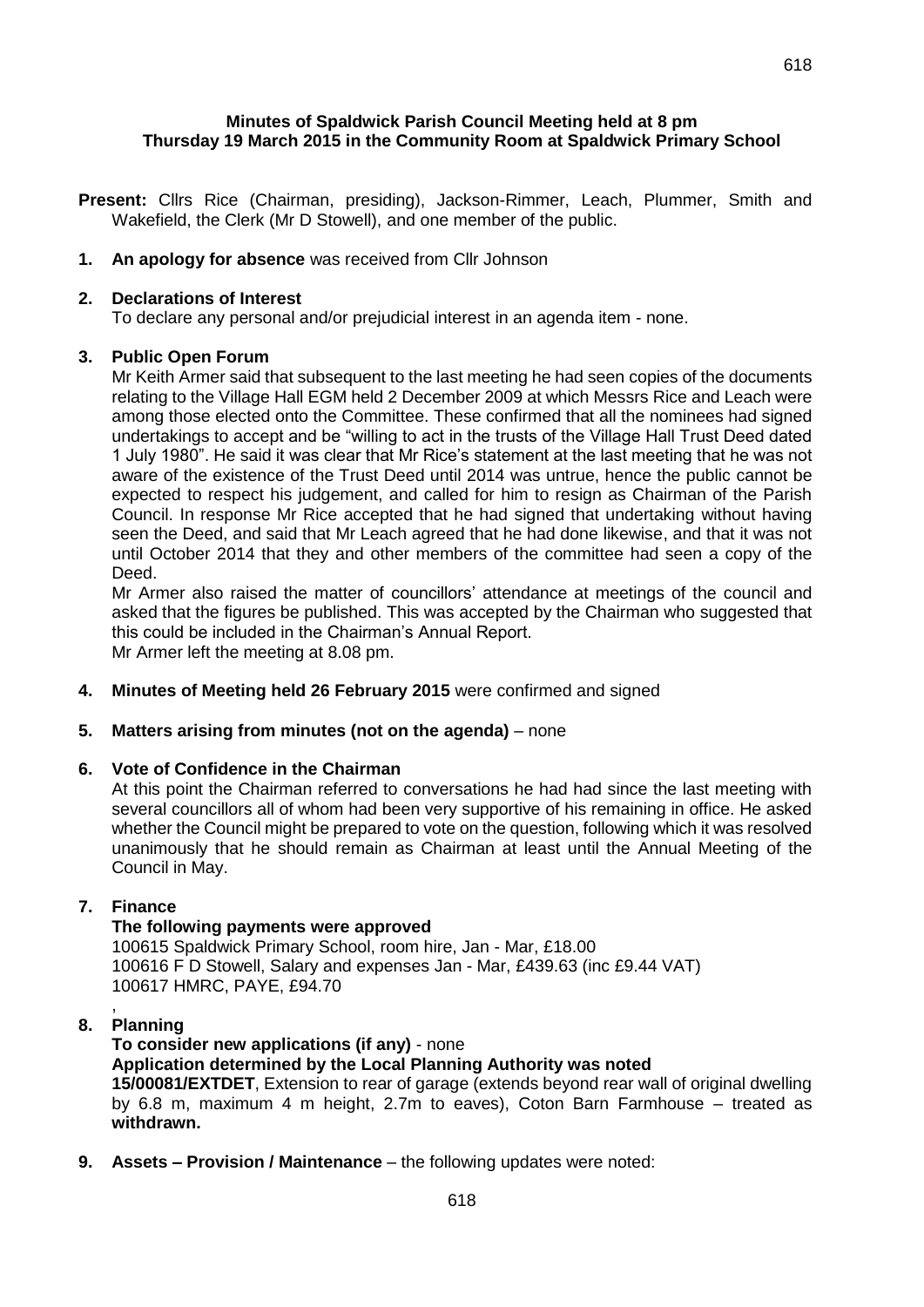**Footpath notice board location** – awaiting trial.

**Trees on Village Green** – it was noted that the work will be carried out 23 March.

**Children's Play Area Ferriman Road** – The Clerk reported that he has asked Fergusons to cut the whole hedge down to the lower height at the appropriate time taking into account the bird mating season.

The latest inspection by Cllr Rice stated the bottom wooden step of the climbing frame had come away from the ladder exposing the metal underneath. The Clerk reported that this has been repaired and one other missing bolt replaced. Also the rubber tiles under the climbing frame are loose in several places with large gaps around many of them. The Clerk will investigate possible solutions to this and the continuing requirement for a notice board.

It was noted that Wicksteed plan to carry out their inspection 19 May.

**Bus Shelter in Royston Avenue -** Further action deferred pending confirmation of future bus services.

**Seats** – The repainting of the seat on the Village Green is still outstanding. When this is done, other seats in the parish will be examined and repainted if necessary.

# **10. Highways, footpaths, byways etc.** – the following updates were noted:

**Street Lighting PFI** – The High Street scheme is still not programmed.

**Local Highway Improvement Initiative 2014/15** – The Clerk reported that during the last 3 days the footway in Thrapston Road from the south end of no 7 to the south end of no 15 has been remodelled (the open stone channel has been replaced with a slotted steel grating and the whole area resurfaced). He has queried whether this is intended to have addressed the parish council's proposal to remove the trip hazard on the footway by lowering the kerb on both sides of the entrance to no 7 and improving the drainage to reduce the risk of flooding in the entrance. The proposal was for the footway to be resurfaced in front of 5-7 not in front of 7 –15. CCC have been asked what further work they intend to have carried out in order to complete the project as originally envisaged by the Parish Council.

**Local Highway Improvement Initiative 2015/16** – the project remains at no 2 on the waiting list

**Replacement of Litter Bin at High Street/Long Lane** - work complete

**Repairs to potholes outside Spaldwick Service Station** - work complete

**Repair of damaged culvert railings at Upthorpe corner** - work expected to be carried out after April 1.

**Repair of damaged railings on concrete road north of A14** – awaiting response from Martin Eayrs.

**Repair of damaged traffic signs** (top of A14 East off slip road & 30 mph Thrapston Road) – work complete

**Installation of street sign for Chandlers** – awaiting response from Steve Daniels.

# **11. Village Hall**

It was noted that Cllr Wakefield had agreed to be the Parish Council representative on the Committee.

Cllr Leach said that, following Cllr Johnson's objection to the Vicar being on the committee on the grounds that he was not a resident of the village, he had confirmed that there is nothing in the Trust document that states residency in the village is a requirement. Consequently the Vicar will remain on the committee as a full voting member.

Cllr Leach gave a brief report on the committee meeting held on March  $3^{rd}$ . He said the committee remains extremely concerned about the lack of information on the activities of the committee in recent years, but they will now try to concentrate on their declared intention to complete the Review of the current position of the new hall project by Easter and to engage with stakeholders by September.

**12. Bus Service changes** – awaiting further information from CCC.

619